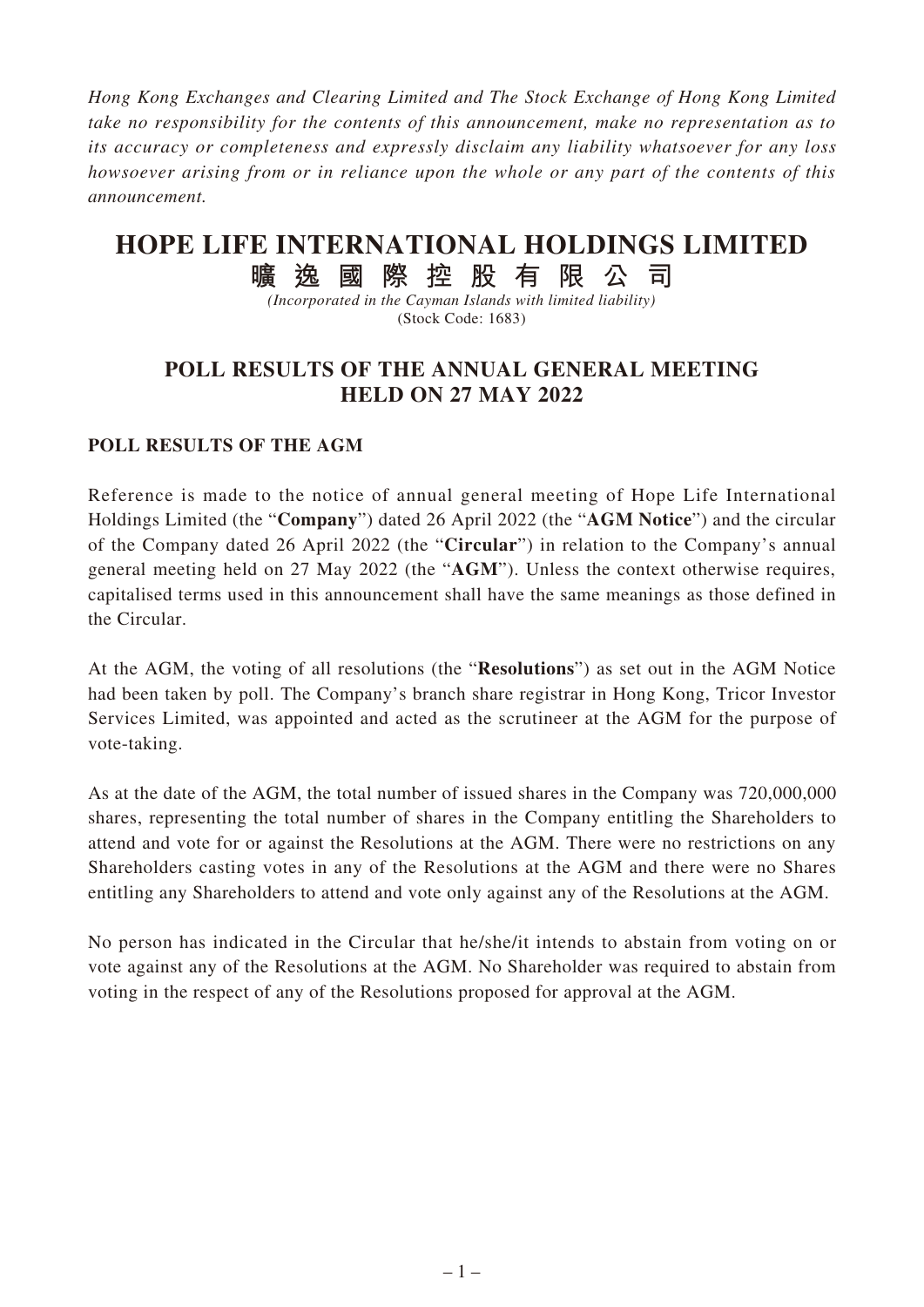Shareholders representing 3,608,065 Shares were present, in person or by proxy or corporate representative, at the AGM. The Board is pleased to announce that all of the Resolutions were duly passed by the Shareholders by poll at the AGM. The poll results of the Ordinary Resolutions as set out in the Notice of AGM are as follows:

| <b>Ordinary Resolutions</b> |                                                                                                                                                                                                                                                                                                         | <b>Number of Shares</b>  |                           |
|-----------------------------|---------------------------------------------------------------------------------------------------------------------------------------------------------------------------------------------------------------------------------------------------------------------------------------------------------|--------------------------|---------------------------|
|                             |                                                                                                                                                                                                                                                                                                         | (Approximate percentage) |                           |
|                             |                                                                                                                                                                                                                                                                                                         | For                      | <b>Against</b>            |
| 1.                          | To receive and adopt the audited consolidated<br>financial statements and the reports of the<br>directors (the "Directors") and auditors of<br>the Company for the year ended 31 December<br>2021.                                                                                                      | 3,608,065<br>$(100\%)$   | $\theta$<br>$(0\%)$       |
| 2.                          | To re-elect Ms. CHEN Wuyou as an<br>(i)<br>executive Director.                                                                                                                                                                                                                                          | 3,608,065<br>$(100\%)$   | $\overline{0}$<br>$(0\%)$ |
|                             | To re-elect Mr. ZHEN Jian as an<br>(ii)<br>independent non-executive Director.                                                                                                                                                                                                                          | 3,608,065<br>$(100\%)$   | $\theta$<br>$(0\%)$       |
| 3.                          | To authorise the board (the "Board") of<br>Directors to fix the remuneration of the<br>Directors.                                                                                                                                                                                                       | 3,608,065<br>$(100\%)$   | $\overline{0}$<br>$(0\%)$ |
| 4.                          | To re-appoint KTC Partners CPA Limited as<br>auditors of the Company and to authorise the<br>Board to fix their remuneration.                                                                                                                                                                           | 3,608,065<br>$(100\%)$   | $\overline{0}$<br>$(0\%)$ |
| 5.                          | To give a general and unconditional mandate<br>to the Directors to exercise all powers of<br>the Company to issue, allot and deal with<br>additional ordinary shares of the Company not<br>exceeding 20% of the number of issued shares<br>of the Company as at the date of passing this<br>resolution. | 3,608,065<br>$(100\%)$   | $\overline{0}$<br>$(0\%)$ |
| 6.                          | To give a general and unconditional mandate<br>to the Directors to exercise all powers of the<br>Company to purchase the Company's ordinary<br>shares not exceeding 10% of the number of<br>issued shares of the Company as at the date of<br>passing this resolution.                                  | 3,608,065<br>$(100\%)$   | $\overline{0}$<br>$(0\%)$ |
| 7.                          | To extend the general mandate granted to the<br>Directors to issue, allot and deal with additional<br>shares in the capital of the Company by the<br>number of shares repurchased by the Company.                                                                                                       | 3,608,065<br>$(100\%)$   | $\overline{0}$<br>$(0\%)$ |